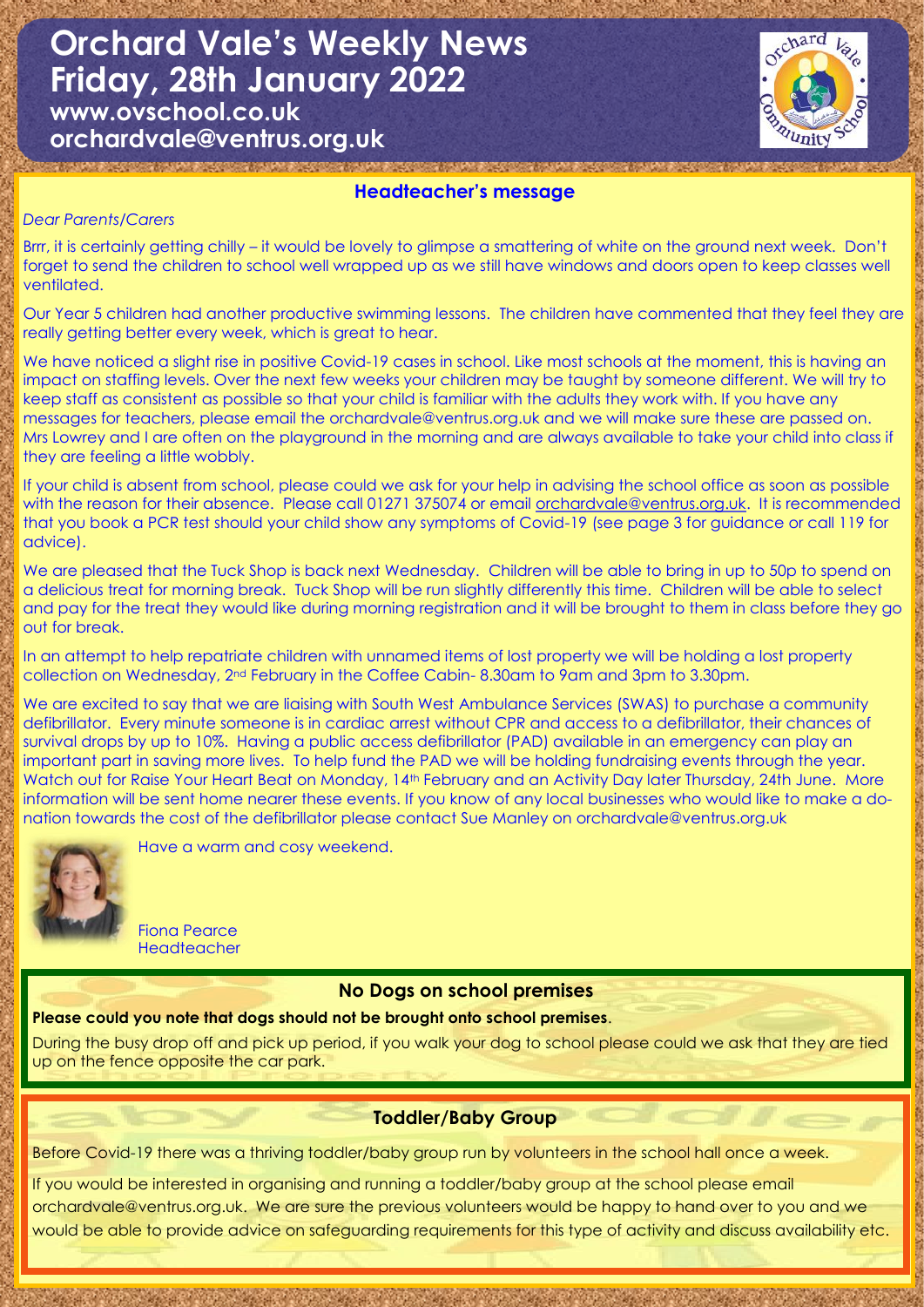

# **Key Stage Two and Foundation**



#### **Mrs Youll's nomination**

Alex for super cutting skills and showing excellent effort learning English.

Leo for good tidying and independently following up our learning at carpet time, showing good

#### **Miss Cawthorne and Miss Boundy's nominations**

Freddy for always working hard and being helpful.

Belle for fantastic phonics and writing.





#### **Miss Gulliford's nomination**

Madison C has been truly amazing. She has developed her confidence this week to begin to answer questions in front of others. She tries her absolute hardest with every task asked of her, alongside a huge smile and positivity. This week we have been testing and it hasn't phased Madison! She puts her all into her learning and it shows. Madison is a quiet member of the class but is noticed by everyone; for her hard work, being a brilliant friend and for giving every task a try - no matter how challenging. We are so proud of your learning, Madison!

#### **Mrs Johnson's nomination**

My Star of the Week is a new addition to our class. Mollie has settled in so well since she first joined us on Monday. She has made friends so quickly, and has worked with a range of children, both boys and girls, throughout her first week. She has also taken every learning session in her stride, despite changing topics from Saxons to Ancient China, having new spellings to learn in just a few days, and even completing some of our Spring term assessments! Well done Mollie - I can see that you are going to fit in well and become a future OV star!



#### **Mr Whapham's nomination**

Jake is my star this week. Jake is someone who always works very hard, whatever the given task may be. He quietly and carefully completes tasks, listening to the advice and instructions he is given. He is very committed to his learning - always scoring highly on his spellings, safari times tables and has shown a real focus towards his times tables using Rock Stars. He is also an extremely helpful boy, who goes out of his way to support those around him - a lovely characteristic to see  $\odot$  well done Jake.

#### **Mrs Rana's and Ms Richardson' nominations**

Our star of the week is William! Will has been very focused in lessons and has shown good resilience in all his subjects. He has done brilliantly in his writing, choosing exciting vocabulary and carefully structuring his sentences. Will is always polite and friendly and he consistently makes good choices in the classroom and on the playground. He really deserves this award. Well done,





#### **Mr Boult's nomination**

My star of the week, for her incredible work and increased confidence is Larny! She has blown me away with her writing this week, really looking at how she can can add so much detail to her Highwayman narrative. She's been working on including fronted adverbials and relative clauses, showing these in her story. She's also really impressed me with her confidence in maths, showing that she is willing to ask for help when she needs it. Well done Larny.

#### **Mrs Scott's nomination**

The Resilient Radishes star of the week, this week, is Abi. Both Mrs May and I have been so impressed by Abi's growing resilience: at the start of year 6, Abi would often look at a task, decide that she didn't know what to do and grind to a halt, but over the past few days, we have seen a different side of Abi spring up - she is now giving everything a go on her own, before asking an adult for help! This is a fantastic attitude to learning, especially in year 6. We are really proud of you, Abi, keep up the hard work.

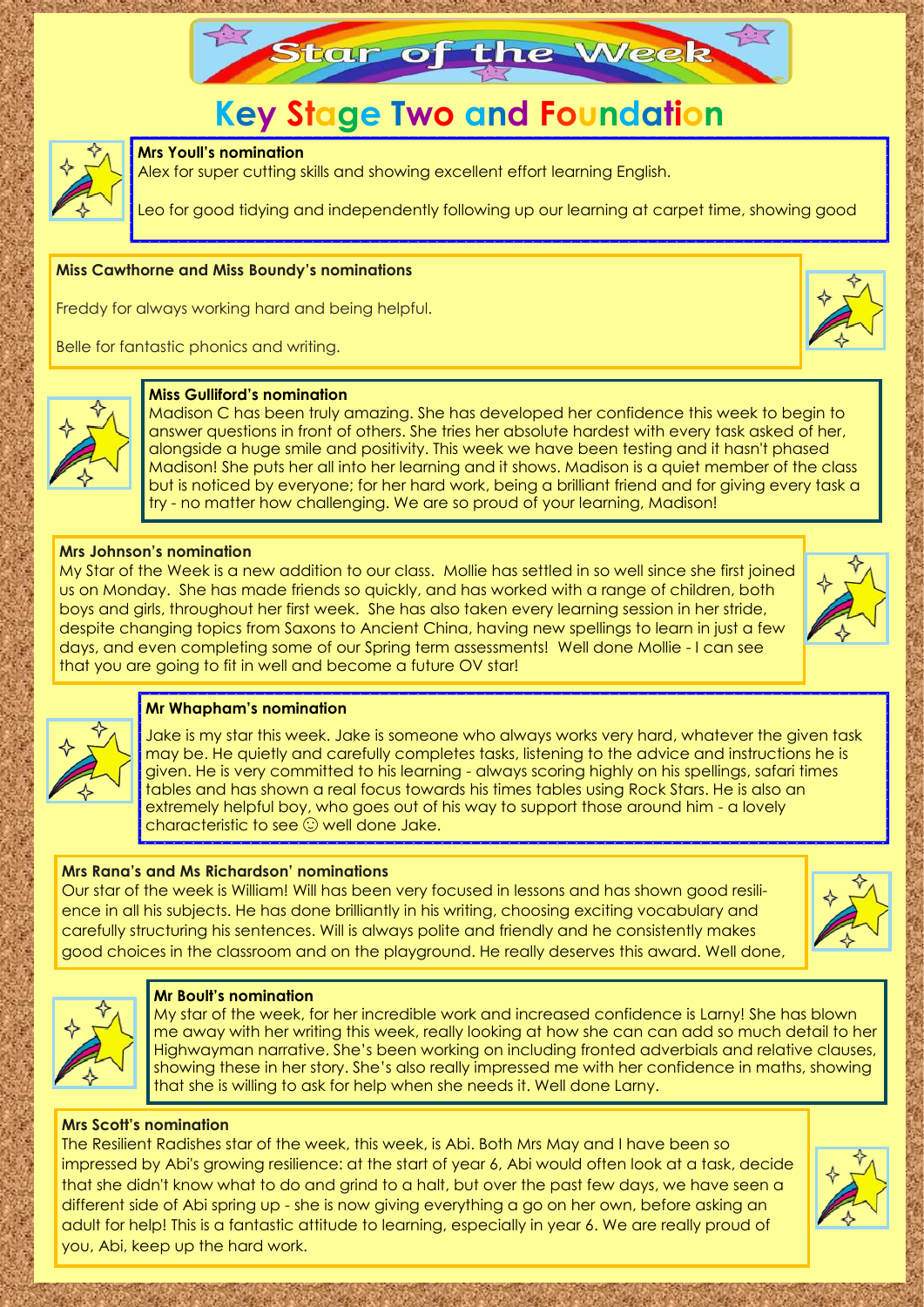### **Updated guidance from the government Self-isolation, PCR and LFD testing**

#### **Child exhibits Covid-19 symptoms**

If your child has any of the Covid-19 symptoms, even if they are mild, they should stay at home and self-isolate straight away. They should book a PCR test (a test that is sent to a lab), to check if they have COVID-19 as soon as possible. They should stay at home to self-isolate and not have visitors until you get their test result.

#### **Awaiting a PCR test result**

If you have been advised to book a PCR Test for your child but they are not exhibiting any COVID-19 symptoms, they can attend school whilst you await the PCR test results.

If your child has any COVID-19 symptoms they should self-isolate until results are known and then follow Track and Trace Advice.

#### **Close contacts**

All adults who are fully vaccinated and children aged 5 to 18 years and 6 months, identified as a close contact of someone with COVID-19 should take a lateral flow device (LFD) test every day for 7 days instead of selfisolating.

Daily testing for contacts of COVID-19 will help protect education settings by reducing transmission and will also help keep pupils in face-to-face education.

Once notified by NHS Test and Trace as a close contact, all pupils should:

- Take a LFD every day for 7 days.
- Report the results through the Online Reporting System at **www.gov.uk/report-covid19-result**
- Report to the school via the form below. **Please report one child per Form.**

**[CLICK HERE to complete to report your child's LFD results to school](https://forms.office.com/Pages/ResponsePage.aspx?id=3RWFZvuneEGMNLPFLdk_cJowa1ip94FOhfmHoY4XhUBURjVETkFMTzlQUEUyT1lOWFk0UlE0SlJYRC4u)**

In certain circumstances Track and Trace may advise you to book a PCR test.

#### **If your child tests positive with a PCR test**

If your child tests positive for Covid-19 with a PCR or LFD test they will have the option to reduce their isolation period after 5 full days if they test negative with a lateral flow device (LFD) test on 2 consecutive days as follows:

Please advise the school office of the results, when your child's self-isolation started and is due to finish.

- On Day 5 they should take a LFD test. (Do not take a LFD before Day 5. The second test must be the following day).
- On Day 6 they should take a LFD test.
- If **both** LFD are negative and they do not have a temperature your child may end their self-isolation, after the second negative LFD test result returning to school on Day 6.

All test results should be [reported to NHS Test and Trace](https://www.gov.uk/report-covid19-result?utm_source=14%20January%202022%20C19&utm_medium=Daily%20Email%20C19&utm_campaign=DfE%20C19)

If the results of either of their tests is positive, they should continue to self-isolate until they get negative results from two LFD tests on consecutive days or until they have completed 10 full days of self-isolation, whichever is earliest.

If your child is under 5 years old and they are unable to take a LFD test they will need to isolate for 10 days.

If your child is unable to take a LFD test, for whatever reason, or continues to have a temperature they will need to complete the full 10 day period of self-isolation.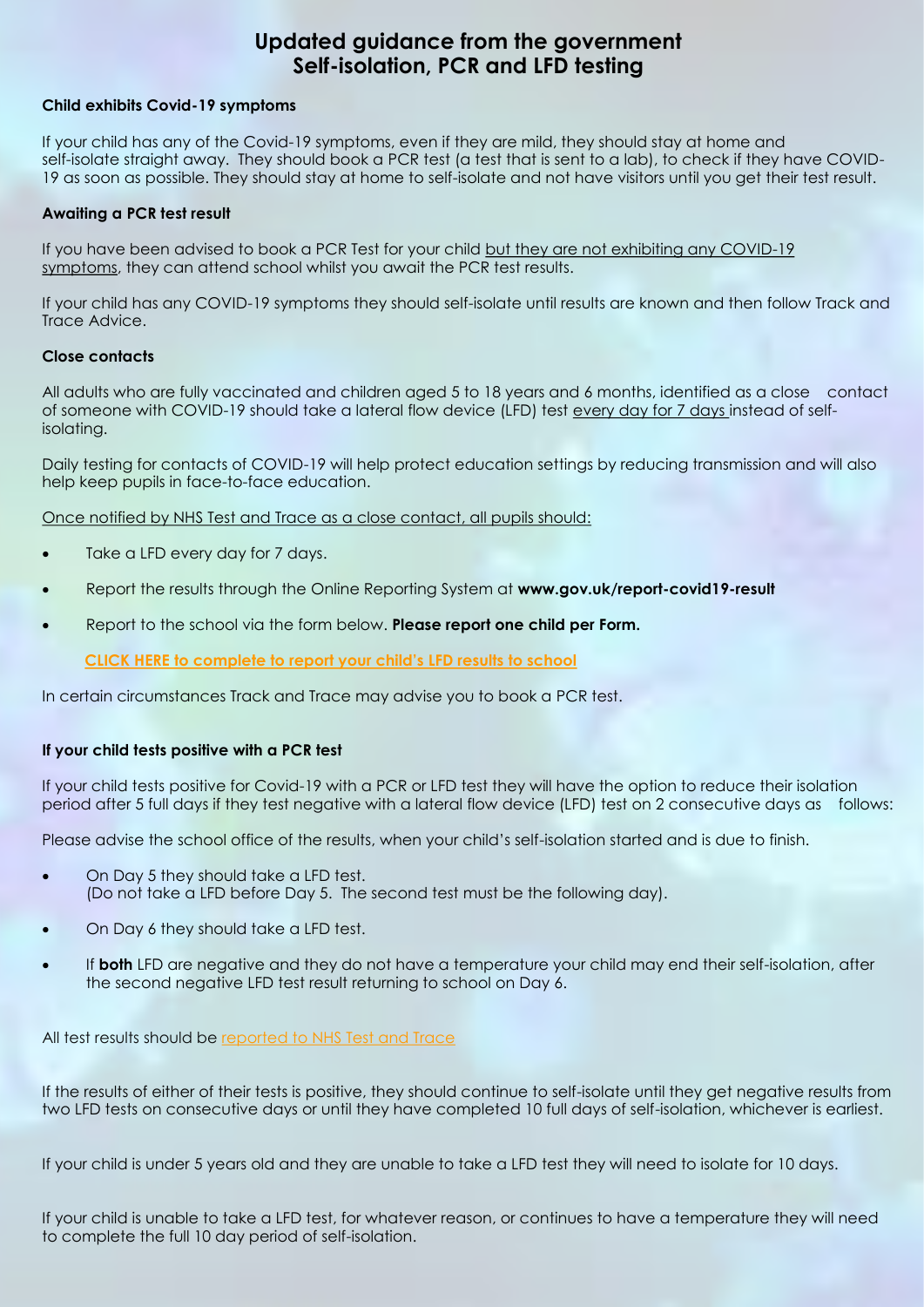# **Spotlight on Phonics**

This week, our phonics sessions are flying! We are seeing some fantastic progress in our reading! I hope that you are enjoying supporting your child at home with their reading book.

I want to explain the next step of reading, which is blending the sounds together. If you watched last week's video hopefully you will be feeling more confident with how to say the sounds. When helping your child learn to blend, it is important to remember to be careful with how you say each sound.



In school, we use a frog called Fred to help us learn to blend. Fred uses "Fred talk" and only speaks in sounds.

At home, it is useful to play games with the sounds in the words you see around you. You can play simple eye spy games or just give instructions using Fred talk.

For instance, if you are leaving the house, you could say something like:

"I would like you to put on a H-A-T" using the simple sounds of the word. In time your child should be able to jump in with the word after you have used your Fred talk – in this case learning to hear the whole word – hat.

In school, we use Fred talk as soon as the children are confident with recognising their first 4 sounds and they can begin to Fred talk the words themselves.

Please enjoy this video, using the link below, which will support your understanding of learning to blend the words.

Good luck!

Mrs Lowrey

**[Parent video: Sound blending](https://www.youtube.com/watch?v=MNyFikwNQTg&list=PLDe74j1F52zSCiOMSn3zQDSzgu9TrbQ1c&index=17)**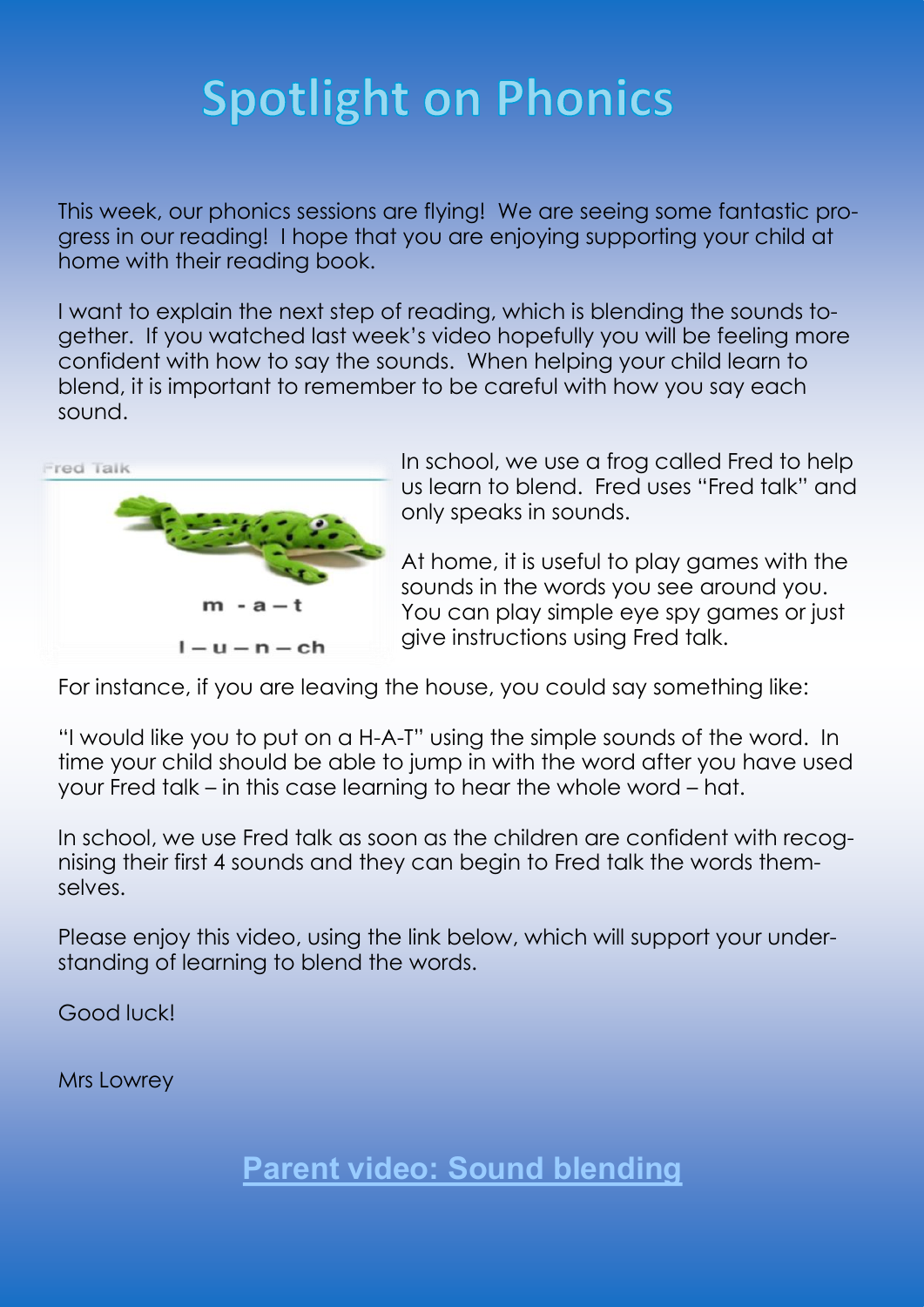#### **PE Champs**

Well done to the PE Champions from Key Stages 1 and 2.

**Year 1/2 -** Theo Co for being an excellent role model for other children in his class and for always trying his best

**Year 3/4 -** James for excellent tag rugby skills

**Year 5/6 -** Kai has always wanted the PE champ and he has worked really hard to get there, improving every

## **School Diary Dates**

|  | Wed, 2nd Feb |  |
|--|--------------|--|
|  |              |  |

Lost Property collection—Coffee Cabin (8.30am to 9am & 3pm to 3.30pm) **Wed, 2nd Feb Tuck Shop** Wed, 2nd Feb **Years 5/6**—Netball Competition—Park School Thurs, 3rd Feb Lost Property collection—Coffee Cabin (8.30am to 9am & 3pm to 3.30pm) Thurs, 3rd Feb **Year 5** - Swimming lesson Mon, 7th to Fri, 11th Feb Children's Mental Health Week Mon, 7th Feb **Years 5/6**—Girls Football @ Park School Thurs, 10th Feb **Year 6**—Rising Stars—Basketball Mon, 14th Feb Raise your heart Beat—Wear something red—Defibrillator fundraiser Thurs, 17th Feb **Year 5**—Swimming lessons Thurs, 17th Feb **KS2 School Disco—Further details to follow** KS2 School Disco—Further details to follow Mon, 21st to Fri, 25th Feb **HALF TERM WEEK**

Thurs, 3rd Mar World Book Day—Non-Uniform fancy dress (Please don't feel you have to go out and buy an outfit. What have you got at home already that the children can wear?)

# **Week commencing Monday, 31st January**

|              | <b>Monday</b>                               | <b>Tuesday</b>                                     | Wednesday                                                    | <b>Thursday</b>                           | Friday                                        |
|--------------|---------------------------------------------|----------------------------------------------------|--------------------------------------------------------------|-------------------------------------------|-----------------------------------------------|
| M            | Toad in the Hole, Creamy<br>Mash with Gravy | Chicken & Vegetable Pie<br>with Creamy Mash Potato | Roast Turkey with Herby<br><b>Stuffing</b>                   | Salmon Fish Cakes                         | Beef Lasagne & Garlic<br><b>Bread</b>         |
| v            | Spinach, Pepper &<br>Mozzarella Pasta Bake  |                                                    | <b>Vegetable Gratin</b>                                      | <b>Quorn Nuggets</b>                      | <b>Roasted Vegetable</b><br><b>Bolognaise</b> |
| <b>Sides</b> | Sliced Carrots & Peas                       | Sides - Sweetcorn & Green<br>Beans                 | Roast Potatoes, Fresh<br>Sliced Carrots, Broccoli &<br>Gravy | Chips, Tomato Sauce,<br>Beans & Sweetcorn | Cabbage & Peas                                |
| JP           | Cheese, Beans or Tuna                       | Cheese, Beans or Tuna                              | Cheese, Beans, Tuna                                          | Cheese, Beans or Tuna                     | Cheese, Beans or Tuna                         |
| <b>SPL</b>   | Egg Mayonnaise Bap                          | Ham Bap                                            | <b>Turkey Bap</b>                                            | Chicken Salad                             | Sausage Roll                                  |
| D            | <b>Fresh Fruit</b>                          | <b>Iced Sponge</b>                                 | <b>Fruit Smoothie</b>                                        | Cookie                                    | Flapjack                                      |

Yoghurts, Fresh Fruit & Bread will be available daily

Gluten free menu available on request